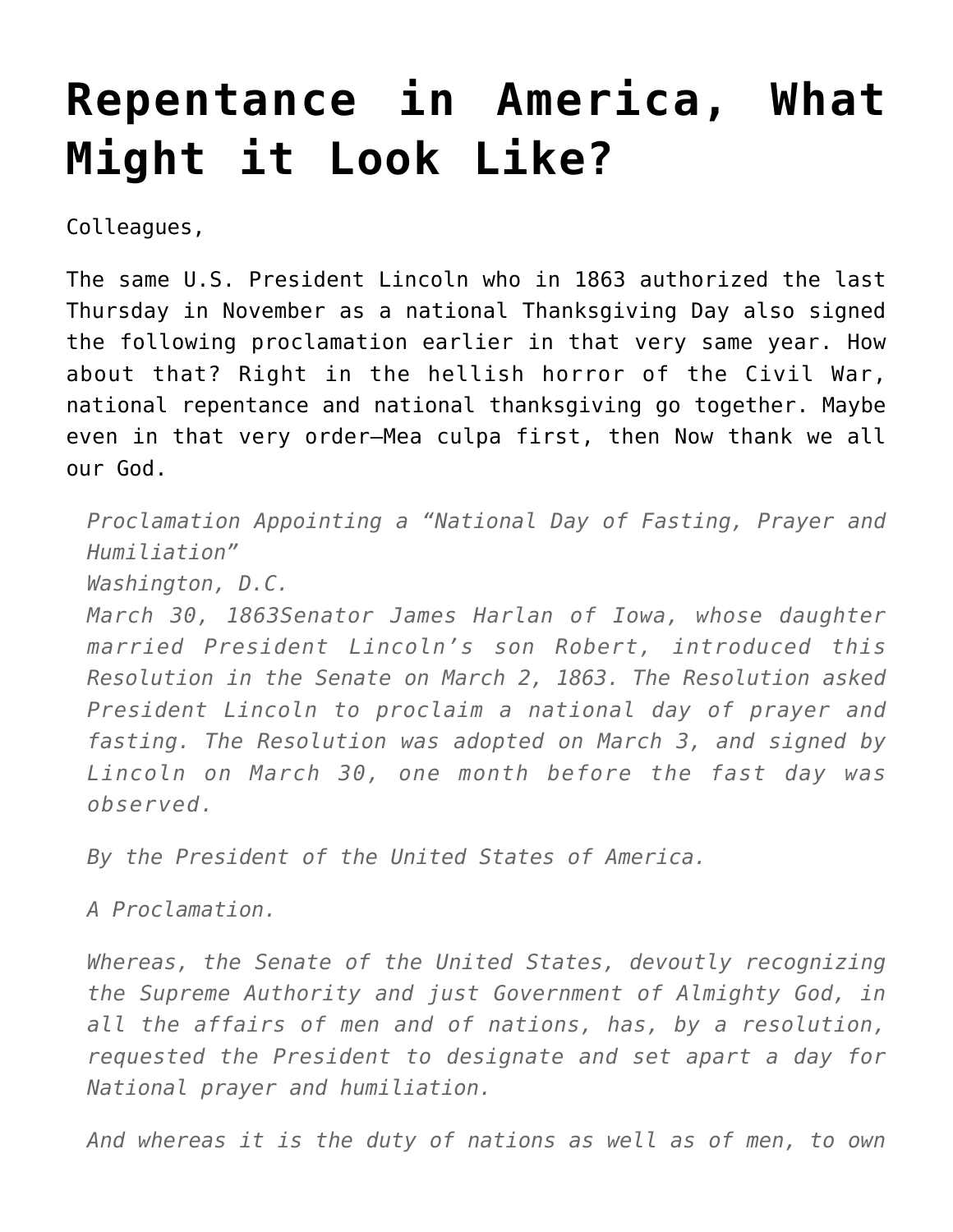*their dependence upon the overruling power of God, to confess their sins and transgressions, in humble sorrow, yet with assured hope that genuine repentance will lead to mercy and pardon; and to recognize the sublime truth, announced in the Holy Scriptures and proven by all history, that those nations only are blessed whose God is the Lord.*

*And, insomuch as we know that, by His divine law, nations like individuals are subjected to punishments and chastisements in this world, may we not justly fear that the awful calamity of civil war, which now desolates the land, may be but a punishment, inflicted upon us, for our presumptuous sins, to the needful end of our national reformation as a whole People?*

*We have been the recipients of the choicest bounties of Heaven. We have been preserved, these many years, in peace and prosperity. We have grown in numbers, wealth and power, as no other nation has ever grown. But we have forgotten God. We have forgotten the gracious hand which preserved us in peace, and multiplied and enriched and strengthened us; and we have vainly imagined, in the deceitfulness of our hearts, that all these blessings were produced by some superior wisdom and virtue of our own. Intoxicated with unbroken success, we have become too self-sufficient to feel the necessity of redeeming and preserving grace, too proud to pray to the God that made us!*

*It behooves us then, to humble ourselves before the offended Power, to confess our national sins, and to pray for clemency and forgiveness.*

*Now, therefore, in compliance with the request, and fully concurring in the views of the Senate, I do, by this my proclamation, designate and set apart Thursday, the 30th day of April, 1863, as a day of national humiliation, fasting and prayer. And I do hereby request all the People to abstain, on*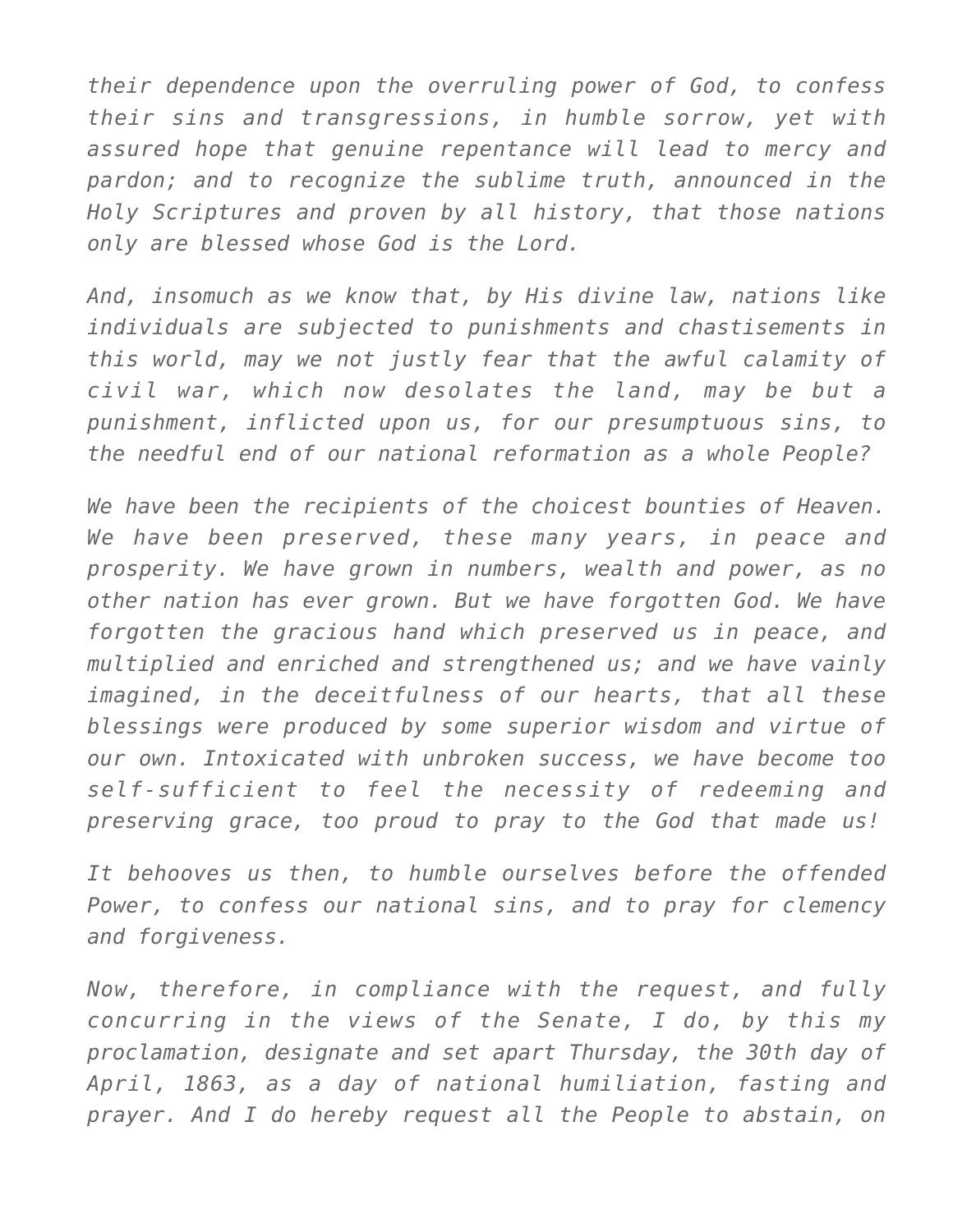*that day, from their ordinary secular pursuits, and to unite, at their several places of public worship and their respective homes, in keeping the day holy to the Lord, and devoted to the humble discharge of the religious duties proper to that solemn occasion.*

*All this being done, in sincerity and truth, let us then rest humbly in the hope authorized by the Divine teachings, that the united cry of the Nation will be heard on high, and answered with blessings, no less than the pardon of our national sins, and the restoration of our now divided and suffering Country, to its former happy condition of unity and peace.*

*In witness whereof, I have hereunto set my hand and caused the seal of the United States to be affixed.*

*Done at the City of Washington, this thirtieth day of March, in the year of our Lord one thousand eight hundred and sixtythree, and of the Independence of the United States the eighty seventh.*

*By the President: Abraham Lincoln William H. Seward, Secretary of State.*

That was 141 years ago. How might nationwide U.S. repentance–if we ever could replicate what they did then–take place today in the U.S.A? What might it look like? That's what Pastor Jerry Burce (Messiah Lutheran Church, Fairview Heights, Ohio) asked some present and former members of his congregation. And they responded. He wrote to tell me about it, and subsequently got permission for passing their words on to ThTh readers. Here it is.

*Ed,*

*I forwarded ThTh 335 [Sc. its topic was "No place for national*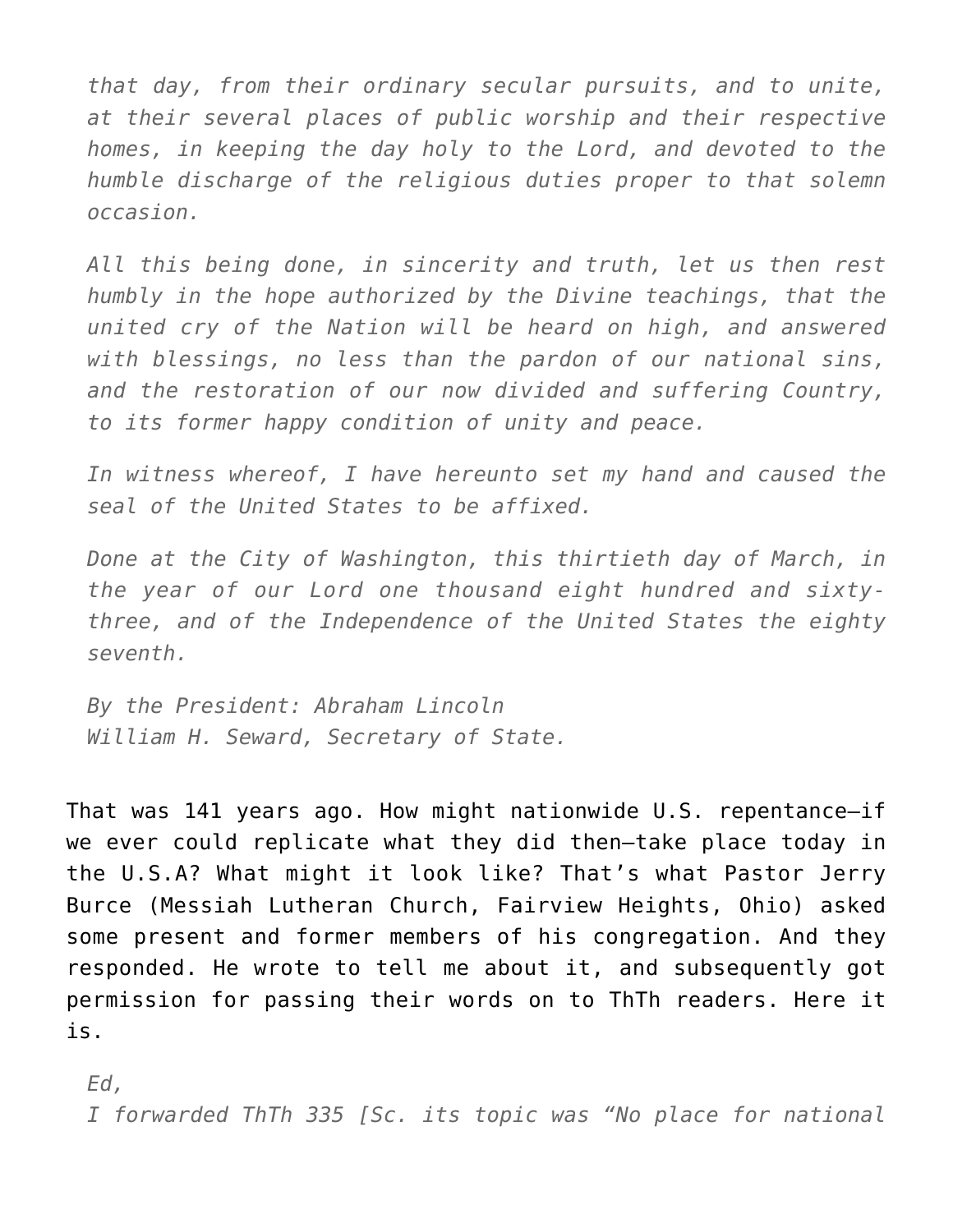*repentance in Bush's or Kerry's campaign theology"] to a handful of lay folks who I thought might appreciate it. I attached an introductory note–"You'll find this of interest, perhaps. The question left hanging: what might 'repentance' in America look like? All of you, I suspect, would have some good guesses about that. I'd be interested in what they are. If so inclined, tell me. –Jerry"*

*Here's what came back in under 24 hours from three of them: Ward, Tina and Scott.*

*[Jerry begins with sthese words to the responders.]*

*Ward, Tina, Scott–*

*Thanks for your quick responses. I'm tucking them away at the back of my own mind, and am taking the liberties a) of passing them along to Ed Schroeder who I know will appreciate them, and b) of sharing them with you so that I'm not the only hoarder of the wealth.*

*By way of intro: WARD is Director of Development for Lutheran Metropolitan Ministry, a leading social ministry organization in Cleveland that specializes in services to the elderly, the disabled, troubled teens, and ex-prisoners. TINA has spent 12+ years in the Deep South, much of it in ministry to the rural poor. Her husband is presently Director of IT at Concordia College, Selma,[Alabama, the only historic Black Lutheran College in America]. SCOTT is in Boston where he works for Responsible Wealth, an organization that Ward and Tina might well be interested in learning more about. See www.responsiblewealth.org*

*Here's what each of you said in response to my question about what repentance might look like in America–*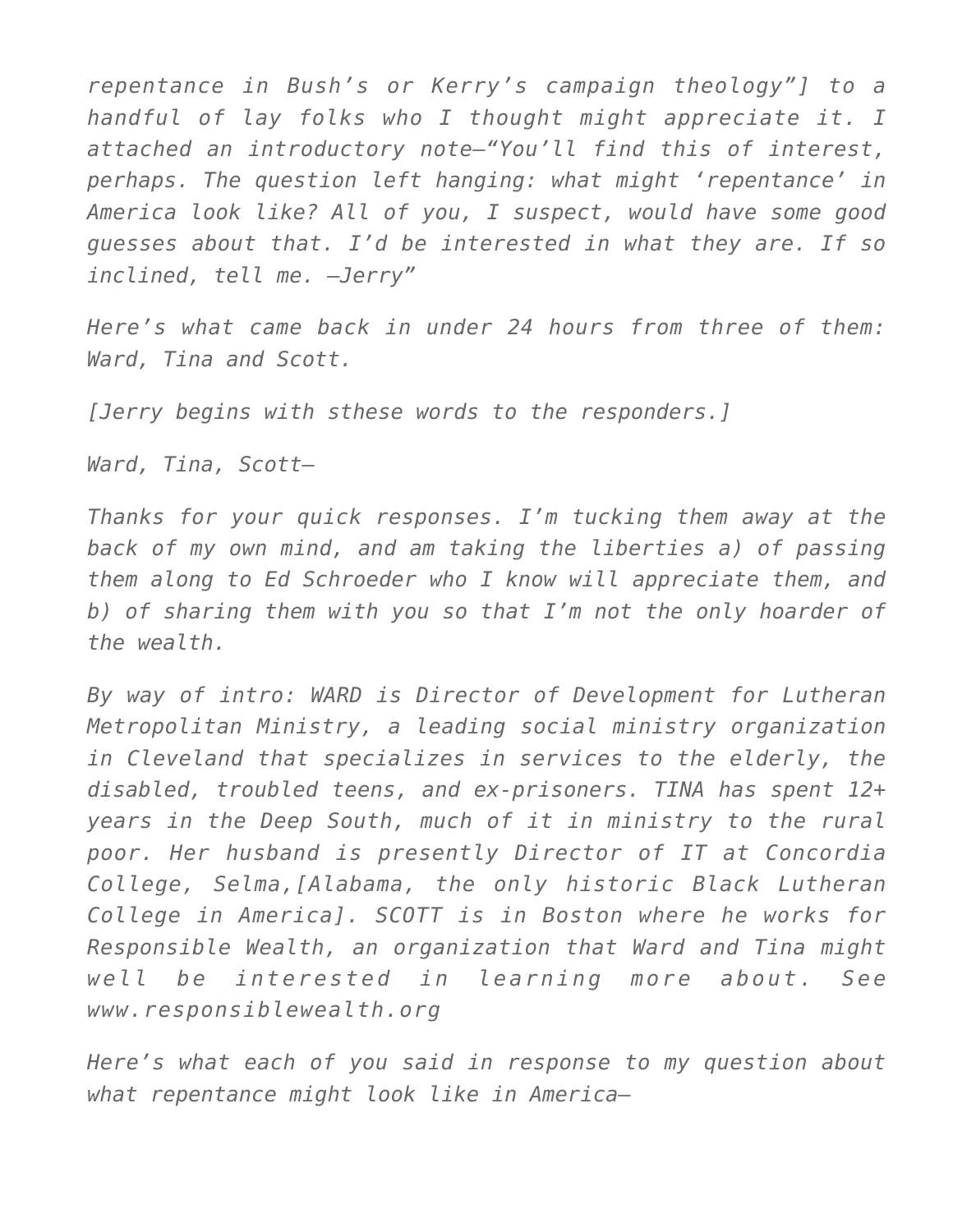## *Ward:*

*I think that American repentance would be an undertaking so disruptive that I cannot imagine we would seek it. Even the idea of God blessing the American kingdom is frightful — US who are accustomed, committed and entitled to being first will not go to one knee voluntarily.*

## *Tina:*

*I'm glad this arrived in the morning when I have a bit more brain power, as it took about all of it to get through. It was good; not the typical message by any means.*

*My idea of repentance for America would be to stop lording it over everyone about how rich we are, when so many of our people live in subhuman poverty. I am astonished when I see how some people live here in Alabama–in Selma and in the rural areas. I'm not talking about homeless people, I am talking about families living in horrible substandard housing without water, electricity, sewage, heat. There are well over 100 churches in the Selma (pop. 28,000) area — one Lutheran, one Cathoic, one Episcopalian, many Baptists–and yet we cannot keep the shelves on our Food Bank filled. I know this is a national problem in many ways, but it seems as if good Christians could at least have enough compassion to buy and donate canned goods each week (how sanitized is that?). I first heard that "God Bless America" religion several years ago while standing on a bridge over the Rio Grande in El Paso watching Mexican families float across to 'freedom.' My host could only shake her head and say, "Thank God I'm born in America." All I could think of was, "Why? How did I get up here, and the others down there?" NO answers…*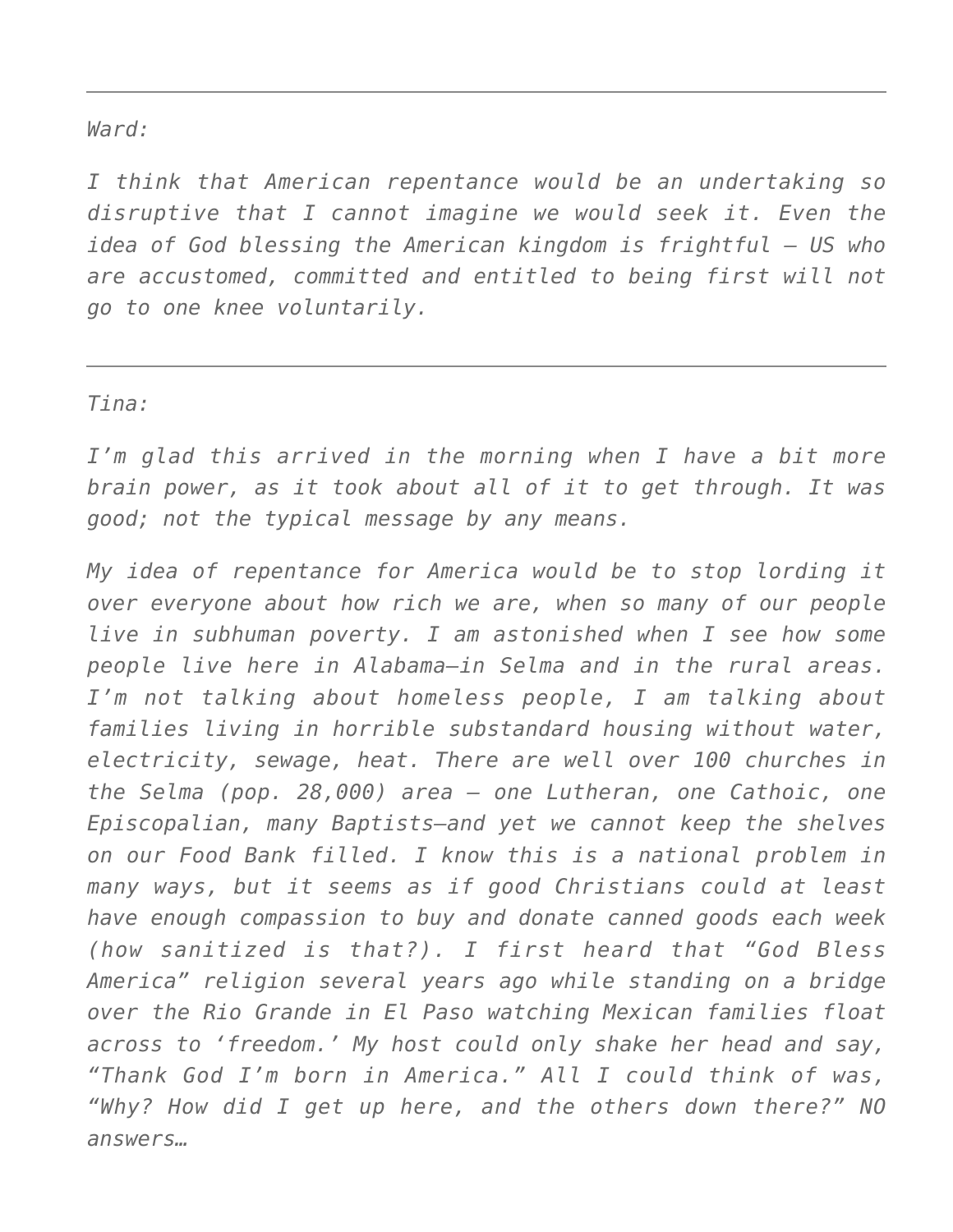*Scott:*

*I like the notion of the Folk Religion of God Bless America. Did you ever see the movie, Head of State with Chris Rock. Rock portrays the first African American president, and ends every speech with "God Bless America, and everyplace else."*

*The parable penned by Ed Scroeder holds not only with America and its place within the world, but also within our own country. Both Right and Left are themselves microcosms of The Truth is on Our Side, and views the other side as enemy/ignorant/evil. The greatest sadness for me is to hear long time progressive colleagues say the most heinous things about those that voted for Bush. One person concluded a long screed, published on a widely read national website:*

*"So our guy lost the election. Why shouldn't those of us on the coasts feel superior? We eat better, travel more, dress better, watch cooler movies, earn better salaries, meet more interesting people, listen to better music and know more about what's going on in the world. If you voted for Bush, we accept that we have to share the country with you. We're adjusting to the possibility that there may be more of you than there are of us. But don't demand our respect. You lost it on November 2." (Ted Ralls, Commondreams.org)*

*A colleague of mine at work penned an op-ed she is trying to get published demanding a "divorce" between red and blue states-splitting into two countries. The notion that our state of Massachusetts itself is 58% blue and 42% red and that her liberal town was 40% red, is blocked by these deeper troubled feelings of hatred.*

*The day after the election the most widely circulated electoral*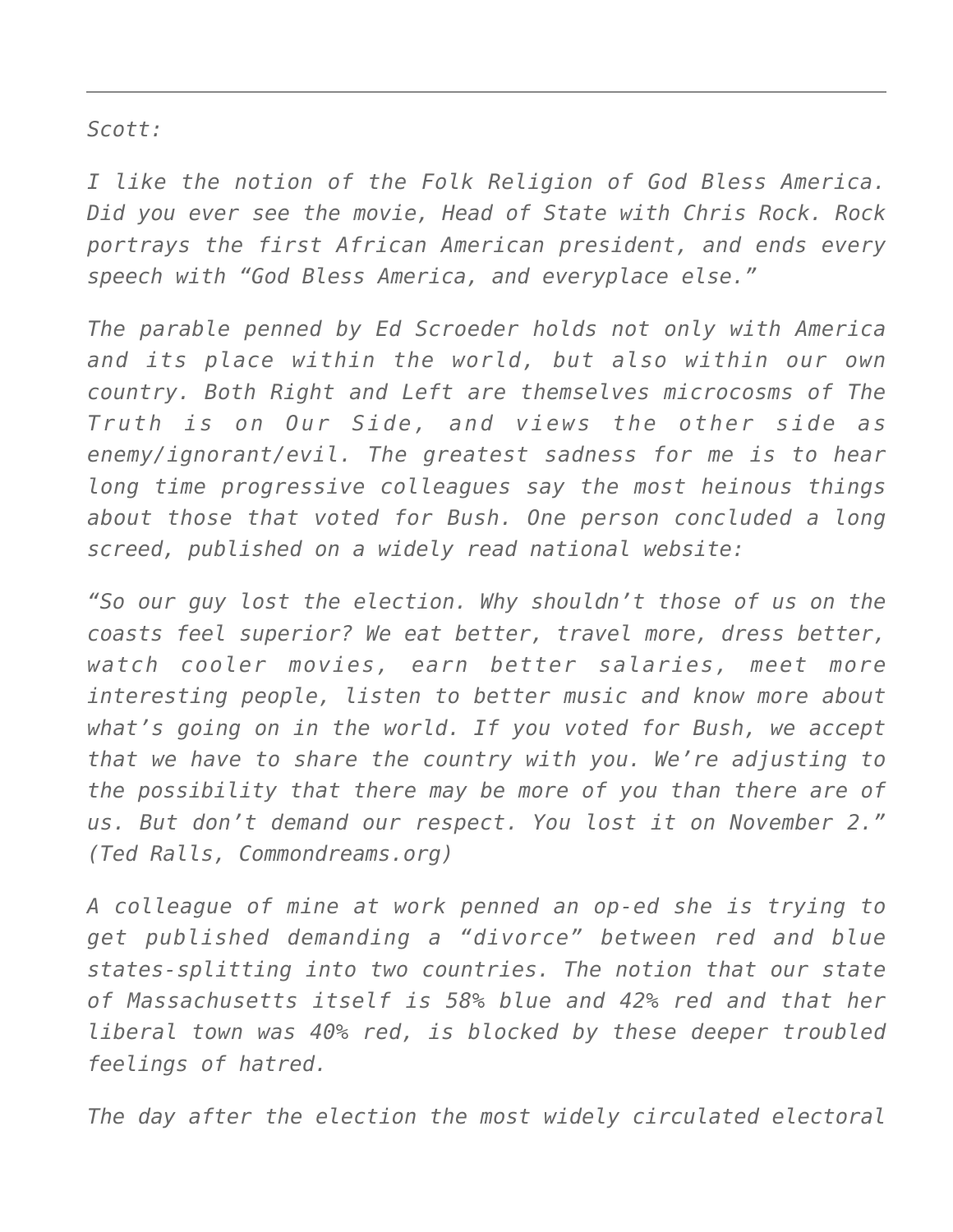*email that I received was one entitled the New Map and featured a blue swatch engulfing Democratic states and all of Canada, labelled "The United States of Canada" — the rest of the map was read and labelled Jesusland. Aside from being poorly informed about the state of Canadian politics which has its own red swatch cut across it, the map to me portrayed the left's contempt for the impulse of faith. I support the Left's role in creating a secular society, in insisting that no particular religious viewpoint be enshrined and forced upon others. But in so doing, I wonder whether they (we?) haven't created a public space intolerant of political positions motivated by faith.*

*I think of the debate over teaching creationism in schools. It has become so very polarized and that makes me sad. But truth be told I think there is a place for talking about Adam and Eve, as well as the great turtle that rose from the floor and holds earth on her back, and whatever other creation stories have enlivened people since time memorial. Isn't there something in all human people that longs for the sacred and the mysterious? Have we served ourselves well by teaching only the Big Bang as a cold and scientific formula in which it is hard to stand in mystery with awe? I sometimes wonder if the science-only insistence of secularism hasn't laid the foundation for the environmental mess we find ourselves in today. If global climate change plays out as most think it will, with increased storms and coastal flooding, that sounds like the script for Noah, the Sequel.*

*So what is to be my response as a Christian person? First, I think Ed is spot on to focus on the "I" stories of the Bible. We live in a "you" oriented world. Both sides do it, if only you rich would pay more taxes; if only you poor would work harder. I once heard being politically liberal defined as someone who believes that every social problem can be addressed without them changing a thing about how they live. Exaggerated,*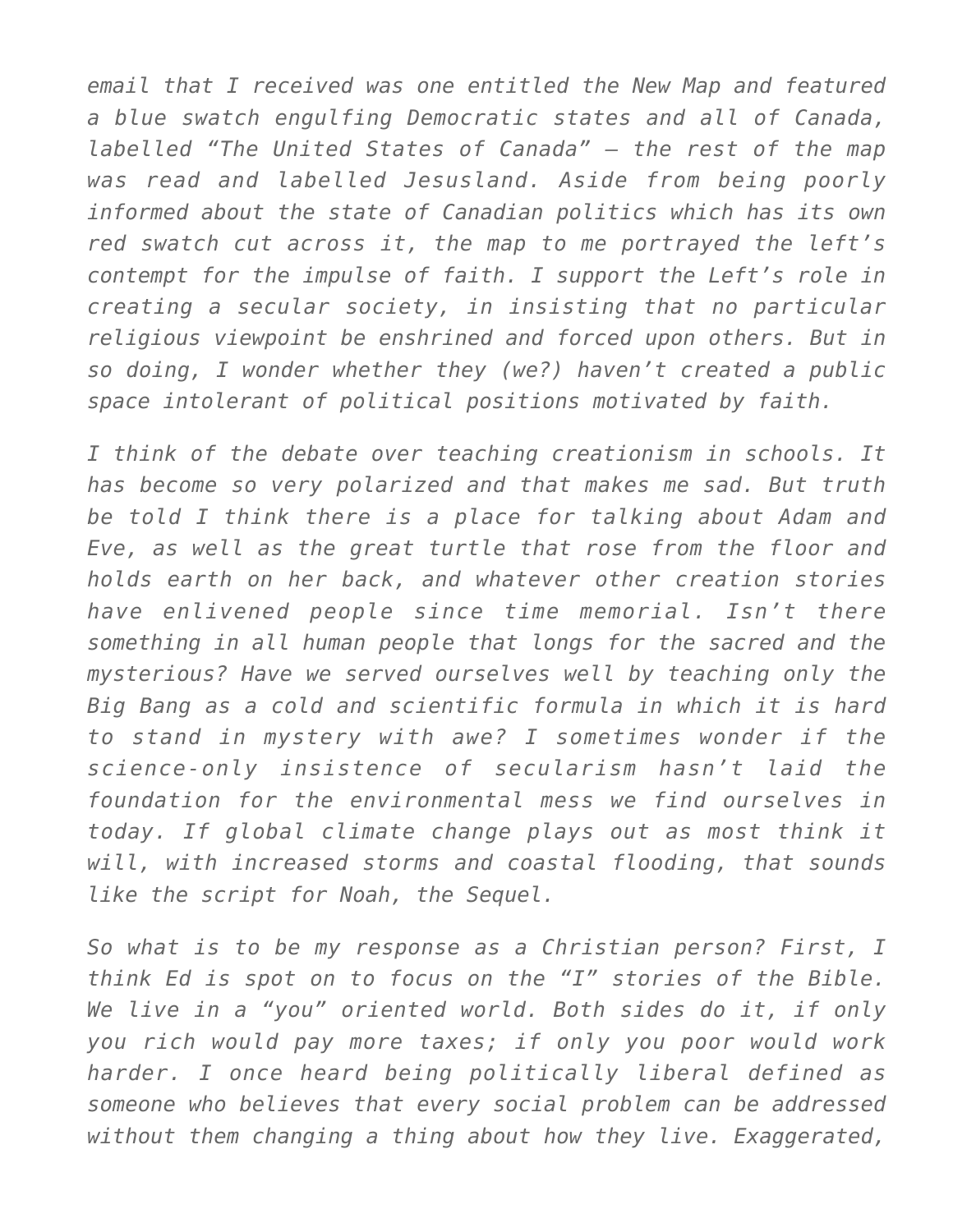*but a lot of truth there I think, and probably not just for liberals. This gets to the heart of repentance and humility – what's my role, what do I have to do differently, for what do I need to seek forgiveness.*

*Second, I think one of the stories of this election is not simply the evangelical vote, but the thirst for community and spirituality. I don't see all those who voted for Bush as greedy, fearful or empty-headed. Some surely are these things, but I think most are people who desire community, who care about the messages told by cultural story-tellers (TV, movies, news outlets). What response does the Left have to this? What community does the Left offer? The evangelical churches have people to church several times a week for prayer group, for bible study, for worship — what are these things if not in part community building and times of story telling? Where does the Left invite this sort of sharing?*

*[Here's Jerry's response to all three of them.]*

*I agree deeply and sadly with Ward. Repentence, Nineveh-style (see Jonah 3) ain't in the cards, for reasons that Scott elucidates from his blue side of the divide. Tina reminds me forcefully of the repenting I need to keep doing myself, and that I certainly need to provoke in the congregation I serve. (Do I ever!) Why is it, by the way, that her final thought seems to elude so many Americans, red and blue alike? That I'm a wealthy American and other guy a dirt-poor Mexican is a dark mystery. An accident of cosmic unfairness? No, worse: an act of divine unfairness. So Luther would say, at any rate.*

*But then Luther, believing the Gospel, has more nerve than most anyone else when it comes to calling the thing as it is. He'd be quick to point out that we ought to take Jesus seriously*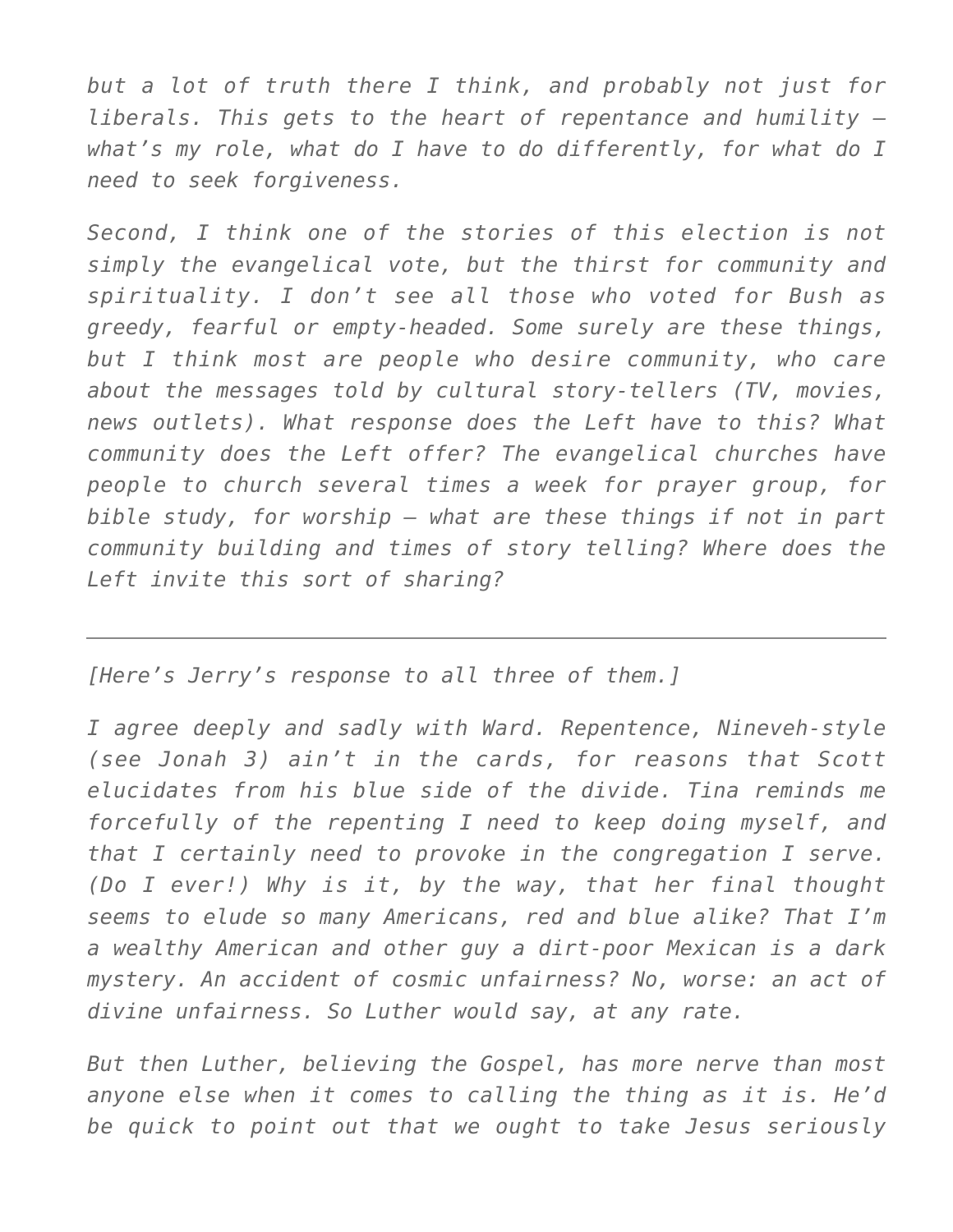*when he tells us that God operates with the principle of noblesse oblige: from those to whom much has (unfairly) been given, much will be expected; and when it comes to the expectation, screaming "Unfair!" will get us nowhere. Kyrie eleison.*

*Scott's piece strikes me immediately as a great example of repentance-in-the-making. He's a bona-fide blue boy. (The folks at his home congregation, the one I serve, overwhelmingly red, would instantly tell you as much if only they knew what he did for a living.) Notice, then, how his critique starts (and stays) at home, with his own kind. He takes the "I" seriously and winds up asking the kind of questions that repenting people will find themselves asking. It occurs to me that the great majority of his blue confreres would regard him as a traitor. But then repentance necessarily entails betrayal, does it not? The turn to God–and, along the way, to honesty–means a break with fellow sinners who aren't inclined to make that turn, who then will take it out on the one who does the turning. Saul learned as much on his way to becoming Paul.*

*That's one of the biggest reasons, I'll bet, why Ward is right about the knees not bending, or why Tina sees so little in the way of whole-hearted mercy for the black poor. Luther again: "Suffering, suffering, cross, cross. That's all a Christian has to expect. Nothing else." To repent–the first and fundamental Christian move–is to expose yourself to crucifixion. And who wants that? But woe to us all if we don't start wanting it soon. Or to put that another way, bouncing off Ward: God in his own way, in his time, will force knees to the ground.*

*So much for the moment–and thank you each, so much, for provoking more thought.*

*–Jerry*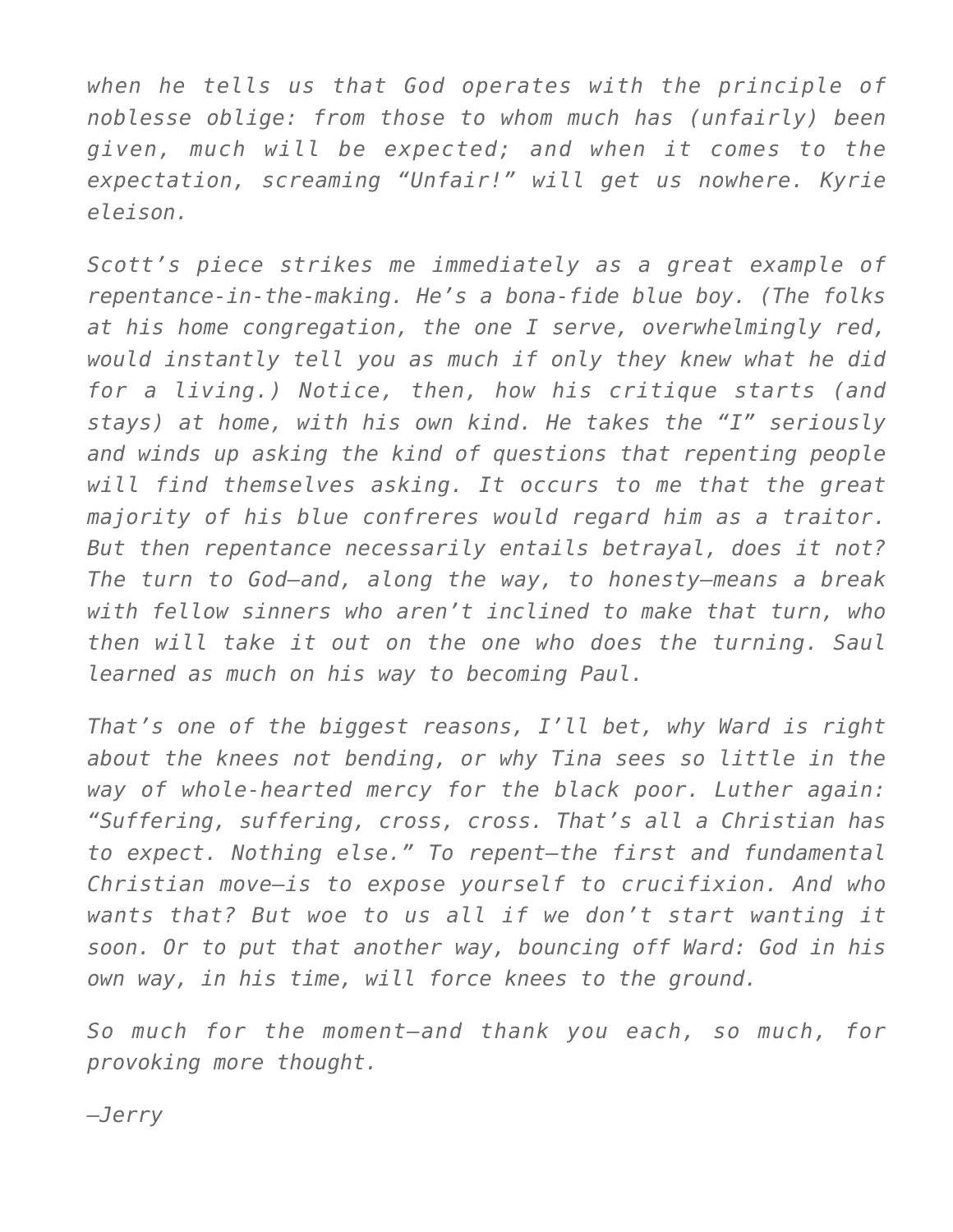One more item.

A dear buddy from our old days at Valparaiso University, Bob Springsteen, sent us something apropos of this. "My mother's hymn book which is at least 110 years old (published by The Evangelical Lutheran Joint Synod of Ohio and Other States – ninth edition) contains 3 hymns of (for) National Humiliation (#151-153). They fit in with the recent ThTh-postings prior to and after the election. Bob"

*151When in our hour of utmost need We know not where to look for aid, When days and nights of anxious thought Nor help nor counsel yet have brought,*

*Then this our comfort is alone, That we may meet before thy throne, And cry,O faithful God to thee For rescue from our misery:*

*To Thee may raise out hearts and eyes, Repenting sore with bitter sighs, And seek Thy pardon for our sin, And respite from our griefs within.*

*For Thou hast promised, graciously To hear all those who cry to thee Through Him whose name alone is great, Our Saviour and our Advocate.*

*And thus we come,O God,today, And all our woes before Thee lay, For tried, afflicted, lo! we stand, Peril and foes on every hand.*

*O, hide not for our sins Thy face:*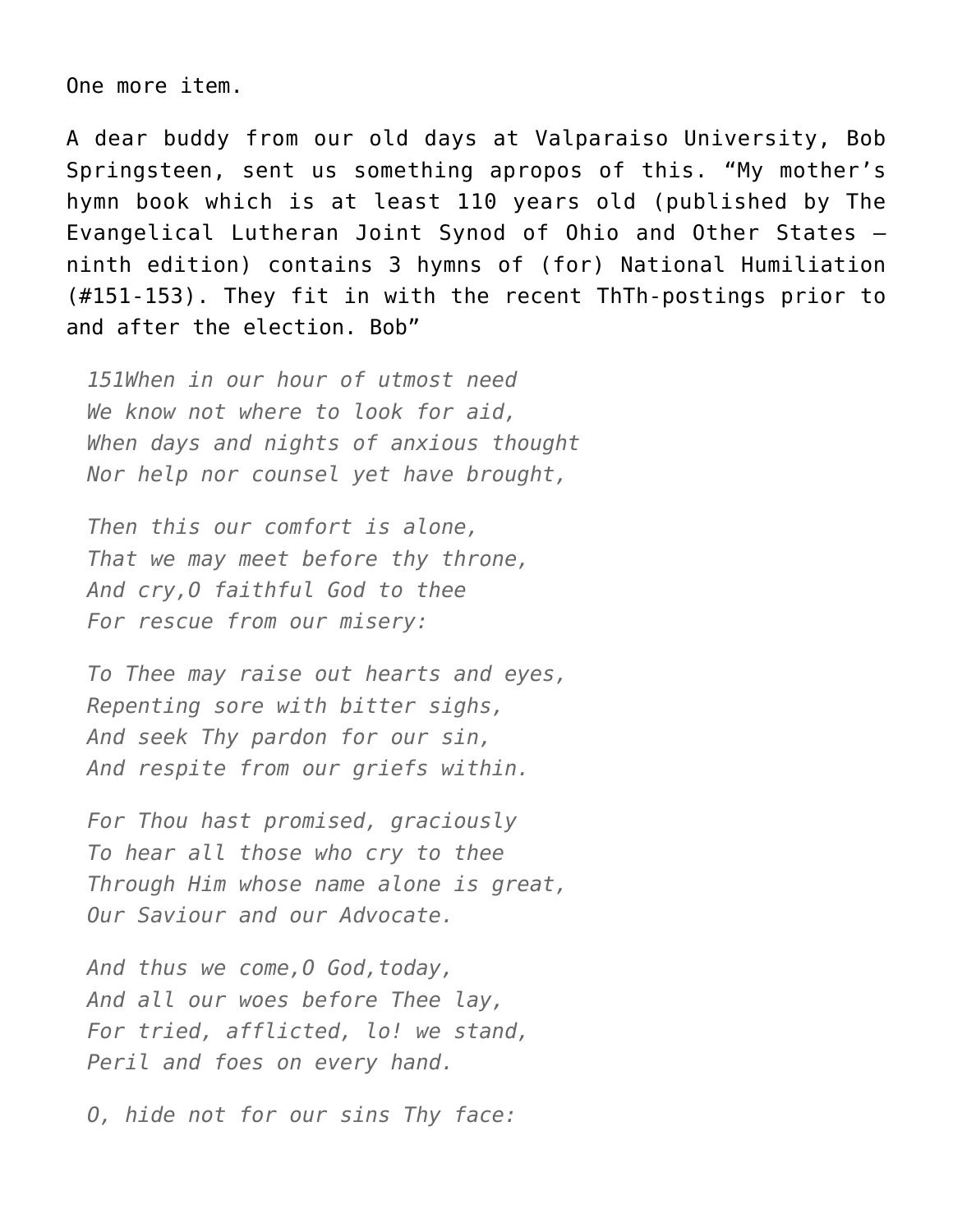*Absolve us through Thy boundless grace: Be with us in our anguish still, Free us at last from every ill.*

*That so with all our hearts may we Once more with joy give thanks to Thee, And walk obedient to Thy Word, And now and ever praise the Lord.*

## *152*

*While o'er our guilty land, O Lord, We view the terrors of thy sword, O wither shall the helpless fly? To whom but Thee direct their cry?*

*The helpless sinner's cries and tears Are grown familiar to Thine ears; Oft has Thy mercy sent relief, When all was fear and helpless grief.*

*See, we repent, we weep, we, mourn—- To our forsaken God we turn! O spare our guilty country-spare The church which Thou hast planted there.*

*We plead Thy grace, indulgent God; We plead Thy Son's atoning blood; We plead Thy gracious promises-And are they unavailing pleas?*

*These pleas, presented at Thy throne, Have brought ten thousand blessings down On guilty lands in helpless woe; Let them prevail to save us too!*